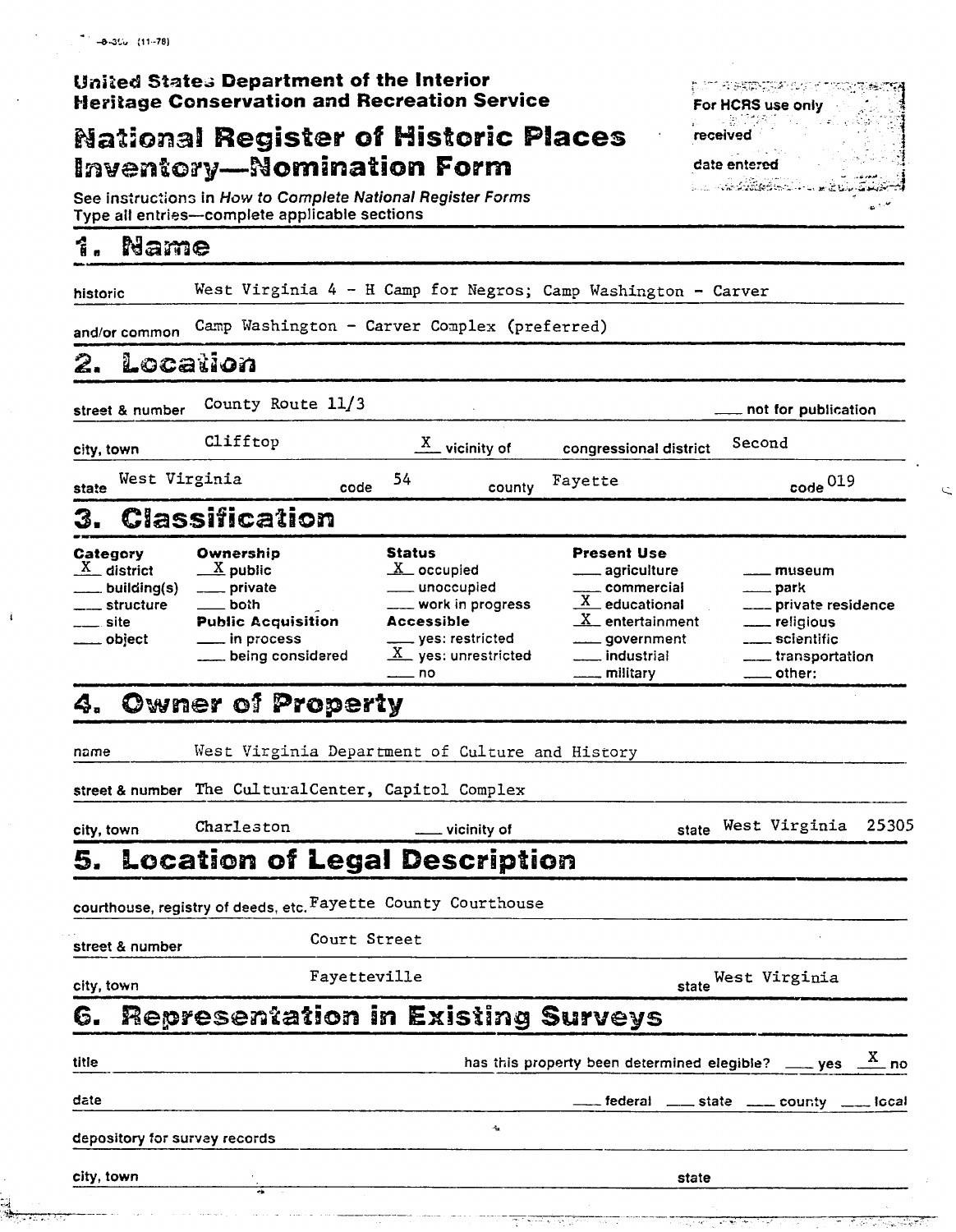| - 7                                                          | Description                        |                                              |                                                               |  |
|--------------------------------------------------------------|------------------------------------|----------------------------------------------|---------------------------------------------------------------|--|
| <b>Condition</b><br>$\frac{1}{x}$ excellent<br>$\equiv$ fair | deteriorated<br>ruins<br>unexposed | <b>Check one</b><br>unaltered<br>$X$ altered | Check one<br>$\underline{X}$ original site<br>. moved<br>date |  |

**Describe the present and original (if known) physical appearance** 

The Camp Washington - Carver complex is located on a state-owned, 583-acre tract at the terminus: of County Route 11/3, approximately 2 miles northwest of Clifftop and U. S. Route 19, in Fayette County, West Virginia. Centered in the complex is the Great Chestnut Lodge, a log building of unusual size and structural character. Subsidiary buildings, structures, and facilities include a log cottage, two frame dormitories, a water tower, and a small pond. The complex, comprising the lodge and its dependencies, occupies landscaped, shaded grounds of about 30 acres. The 2500 - foot elevation of the complex, its natural setting, and its remote siting are significant environmental features of Camp Washington - Carver.

An Act of the West Virignia Legislature passed March 9, 1937, authorized the creation of the "Negro 4 - H Camp" to provide the state's black youth with a designated recreation and camping area in which the extension services department of West Virginia State College would provide educational opportunities in vocational agriculture, soil conservation, home economics, and 4 - H standards. Following construction of the camp in the period <sup>1939</sup>- 42, it passed from the West Virginia Board of Control to West Virginia State College ( a formerly all-black institution), under whose management the camp operated until it was deeded by the Legislature to another state agency in 1978. In 1979 the camp became the property of the West Virignia Department of Culture and History. The facilities are presently (1980) being developed by the Department to interpret and **1** promote Wsst Virginia culture, art, performing arts, and crafts.

The Negro  $4$  - H Camp (Camp Washington - Carver) was designed by the State Board of Control and constructed by local manpower of the Works Progress Administration from timber, stone, and other materials acquired and produced exclusively at the building site. According to the justification for production of materials (WPA application 610-1142-30459) the activities consisted of "the quarrying of 476 cubic yards of stone for masonry purposes and the cutting and sawing of 220,000 board feet of rough lumber and 1,550 logs, which timber will be salvaged from the clearing operation and consist principally of dead chestnut.''

During the autumn months of 1939, from 41 to 65 persons were employed in clearing and production activities. Of special significance was the availability of large quantities of native chestnut timber recently killed by the blight that ravaged chestnut stands throughout West Virginia. The Assembly and Dining Hall (Great Chestnut Lodge) and guest cottage were entirely constructed of this wood. At the outset of the project, Harold J.Cramer, in a letter to Walter R. Thurmond (president of the Board of Control), made the following statement regarding the timber resources: "The timber<br>is scattered over the entire 600 acres and its cost of manufacture would prohibit a commercial operation, but as the clearing of these dead chestnut trees would reduce the fire hazard and increase the beauty of the area, we feel the work justified."

Following clearing and production schedules that began September *26,* 1939, construction operations from plans produced by the Board of Control and approved by the WPA commenced. Mr. J. R. Strock, civil engineer, and Mr. Frank C. Harris, landscape architect, designad much of the complex, though they were assisted in the task by WPA engineers. Laborers, truck drivers, handymen, carpenters, electricians, plumbers, stone masons, and timekeepers. were employed in the construction of the Washington - Carver complex. The Assembly and Dining Hall alone required the skilled labor of **3** stonemasons and 7 carpenters.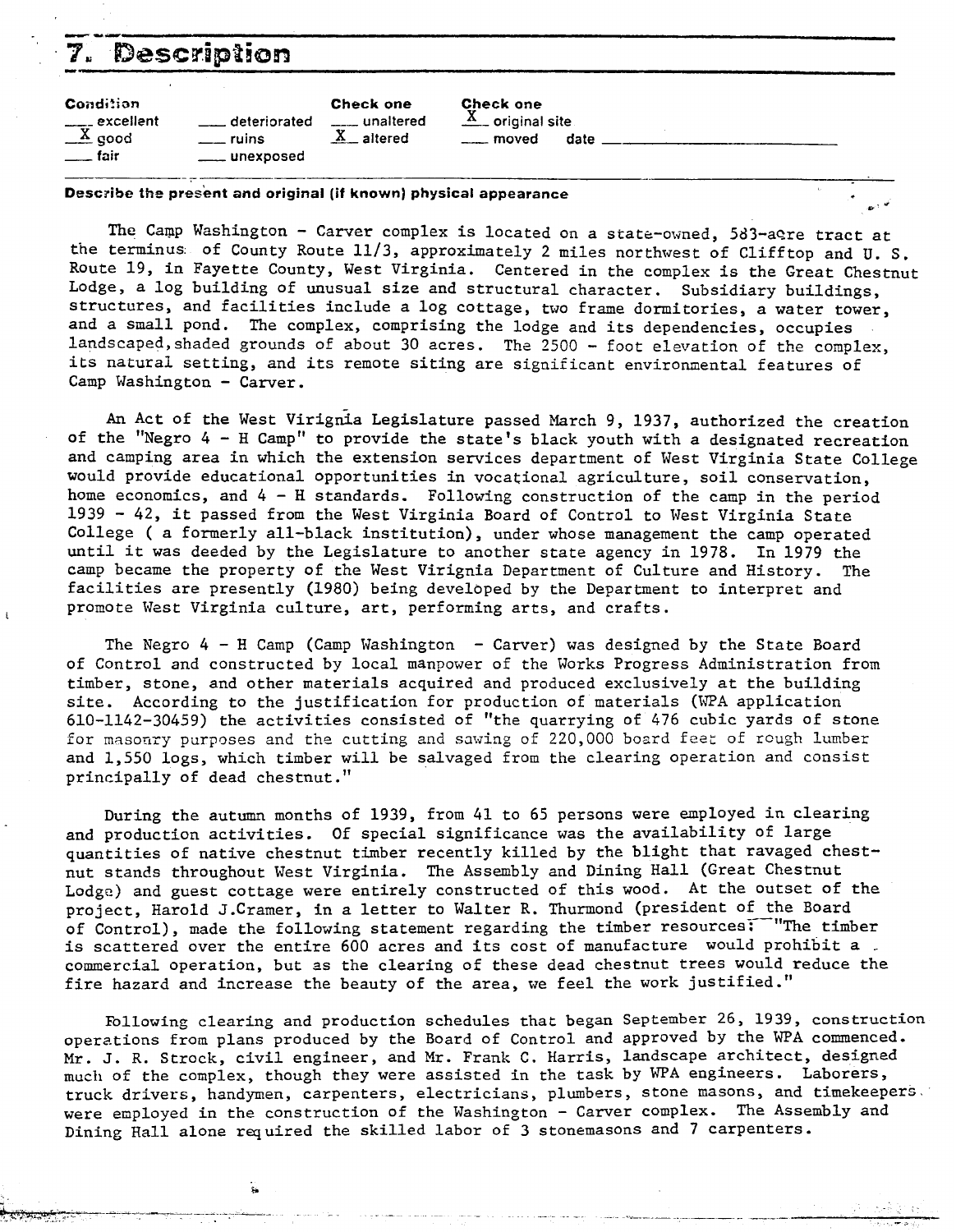**(11/78) UNITED STATES DEPARTMENT OF THE INTERIOR HERITAGE CONSERVATION AND RECREATION SERVICE** 

### **NATIONAL REGISTER OF HISTORIC PLACES INVENTORY** -- **NOMINATION FORM**

Washington - Carver Complex

FHR-8-300A

**CONTINUATION SHEET ITEM NUMBER** 7 **PAGE** 

FOR HCRS USE ONLY

 $\overline{2}$ 

**RECEIVED** 

DATE ENTERED.

Assembly and Dining Hall ( Great Chestnut Lodge) Construction: spring 1941 spring 1942.

The Great Chestnut Lodge is the largest log structure in West Virginia built entirely of chestnut. The one and one-half-story building is a modified Latin cross with a gabled block (AGsembly Hall) Eacing south, and a gabled wing or ell (Dining Hall) oriented on a north-south axis.

The Assembly (Great) Hall is entered from a lobby-foyer housed in a south facing one and one-half-story gabled pavilion. Flanking the lobby's large open fireplace are double doors opening into the Great Hall. The Hall measures 110 feet by 53 feet and contains approximately 6000 square feet of unobstructed space. Trusses of the roof-support system are carried (at the walls) by hewn timbers, called pil asters by the engineers, measuring up to 16 inches square. Engineer J.R. Strock designed the Hall with a complex roofing truss but was requested by **WPA**  engineer Emory A. Hoke to redesign the system in a simpler form. Strock's re-**<sup>I</sup>**design, as outlined in his reply to Hoke of August 14, 1940, is recorded as follows:

I redesigned the truss, and used a triangular fink truss with the teco split ring connectors for the joists. As you probably know, the Timbering Engineering Company, a subsidiary of the National Lumber Manufacturers Association, manufactures the teco timber connectors.

By using this type of truss and these connectors, they will get a very good design with the consequent lightening of the purlins. The roof rafters will run parallel to the top chord of the truss, and be supported on the purlins, which means the top of the roof rafters will line up with the top of the top chord of the truss. This type of Fink trusscan be easily fabricated and assembled in the field by.any carpenter, as you will see from the derailed layout.

The Dining Hall of the Great Chestnut Lodge occupies most of the first floor space in the huge ell that forms a north-south perpendicular with the Assembly Hall.<br>The 24 by 85-foot open dining area is impressive, though four rows of 12 by 12-85-foot open dining area is impressive, though four rows of 12 by 12inch timber columns break the flow of space conveying a strong sense of weight. Dormitory rooms above the Dining Hall are lighted and cross-ventilated by five gabled dormers in each roof plane. The total length of the Dining Hall ell, including a spacious kitchen at the north end, is over 80 feet.

The Great Chestnut Lodge contains 534 logs (112,000 board feet) "Slabbed off" (sawn) on tvo sides down to an 8" thickness, and "V"-notched at the ends. The logs were then hacked with a broad ax or adz to give them a hand-hewn effect and to approximate "typical early log constructions in West Virginia." The 4-inch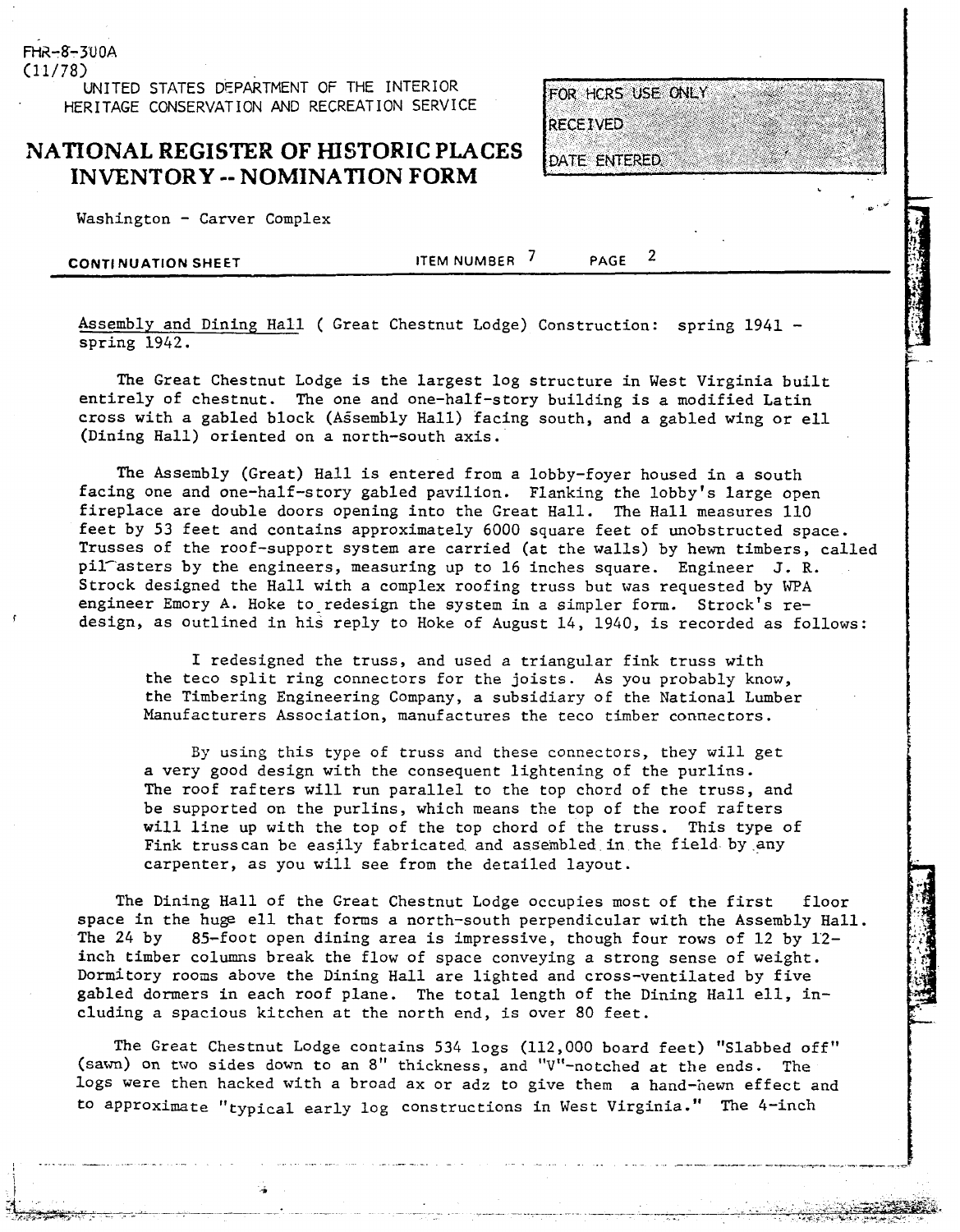**(11/781 UNITED STATES DEPARTMENT OF THE INTERIOR HERITAGE CONSERVATION AND RECREATION SERVICE** 

### **NATIONAL REGISTER OF HISTORIC PLACES INVENTORY** -- **NOMINATION FORM**

| FOR HCRS USE ONLY |  |  |
|-------------------|--|--|
|                   |  |  |
| <b>RECEIVED</b>   |  |  |

DATE ENTERED.

 $Washington - Carver Complex$ 

 $FHR - 8 - 300.4$ 

| <b>CONTINUATION SHEET</b> | ITEM NUMBER | <b>PAGE</b> |  |
|---------------------------|-------------|-------------|--|
|                           |             |             |  |

joints were (are) chinked and daubed with wooden wedges and mortar of lime and cement. All partition walls, window, door, and other trim, are fashioned of chestnut. The chestnut logs of the gable ends of the Lodge measure 60 feet in length. Foundations are constructed of locally quarried stone (weathered surfaces facing out) and are solid masonry. The roof was designed with a"3/4 pitch" and was originally covered with 156 squares of white oak shingles (now asphalt shingles).

#### Log Cottage Construction: 1940.

Construction of the 2-room log guest cottage preceded. work on the Great Chestnut Lodge. Structural character and detail are essentially the same as those found in the Great Lodge. The building, also of chestnut, was designed to house guests of the camp. It was more recently used for craft instruction. The log cottage stands 150 feet northeast of the Lodge.

### **<sup>k</sup>**Frame Dormitories- Construction: 1942.

Located 500 feet northeast of the Lodge are two one-story frame dormitories. The roughly sawn chestnut lumber corresponds figuratively to the style of camping expected of the occupants. The buildings measure 80 feet by 20 feet.

### Water Tank and Pond - 1940

At the southwestern corner of the immediate complex, overlooking a small pond, stands a 75-foot steel water tower with a 40,000 gallon capacity. The pond is about 400 feet southwest of the Great Lodge.

### Concrete Block Houses

Flanking the entrance drive 200 feet south of the Great Lodge are two concrete block houses used by the camp in previous years for staff accommodations. Built after the period of construction of the original complex, the buildings do not contribute to the architectural character of the complex.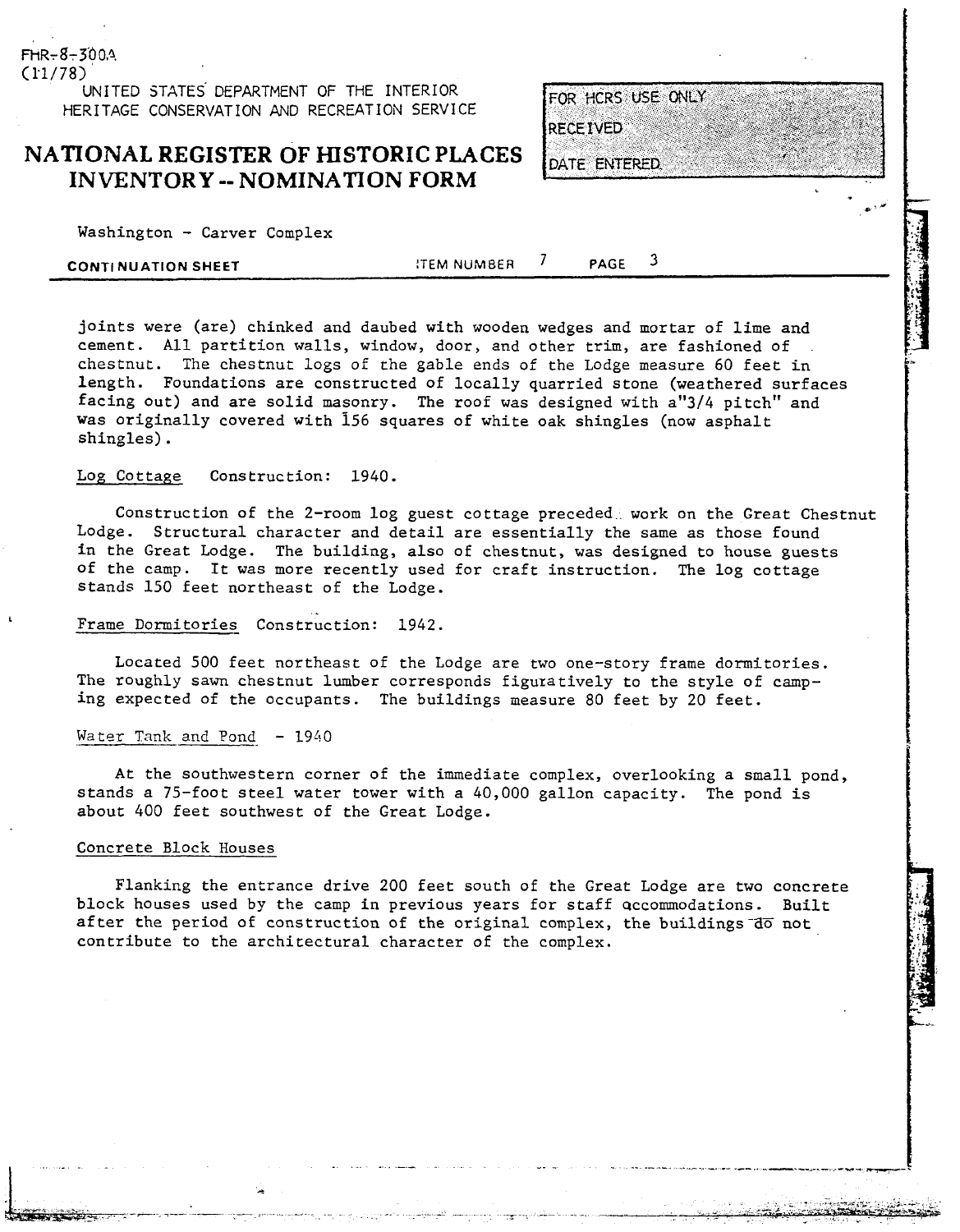### **8, Significance**

| 8.                                                                                                                                          | Significance                                                                                                                                                                                                |                                                                                                                                                                                                                                                                                                                                                                                                                   |                                                          |
|---------------------------------------------------------------------------------------------------------------------------------------------|-------------------------------------------------------------------------------------------------------------------------------------------------------------------------------------------------------------|-------------------------------------------------------------------------------------------------------------------------------------------------------------------------------------------------------------------------------------------------------------------------------------------------------------------------------------------------------------------------------------------------------------------|----------------------------------------------------------|
| Period<br>___ prehistoric<br>$-1400 - 1499$<br>$\frac{1}{2}$ 1500 - 1599<br>$-- 1600 - 1699$<br>$-1700 - 1799$<br>$-1800 - 1899$<br>X 1900- | Areas of Significance-Check and justify below<br>archeology-prehistoric ___ community planning<br>___ archeology-historic<br>$X$ agriculture<br>$X$ architecture<br>$---$ art<br>commerce<br>communications | ___ landscape architecture ___ religion<br>X conservation<br><u>__</u> __science<br><u>____</u> law<br>____ sculpture<br>$\frac{\text{economics}}{\text{X}}$ education<br>$\underline{X}$ social/<br><u>_</u> ___ military<br>$X$ engineering<br>$\equiv$ music<br>$\frac{1}{2}$ theater $\frac{1}{2}$<br>exploration/settlement ____ philosophy<br>___ politics/government<br>___ industry<br>$\equiv$ invention | humanitarian<br>$X$ other (specify)<br>West Virginia his |
| Specific dates                                                                                                                              | $1939 - 42$                                                                                                                                                                                                 | <b>Builder/Architect</b>                                                                                                                                                                                                                                                                                                                                                                                          |                                                          |

### **Statement of Significance (in one paragraph)**

The **Camp** Washington - Carver complex near Clifftop, Fayette County, West Virginia, is a significant group of major buildings, dependencies, and facilities that has achieved exceptional importance within the past 50 years as the  $\frac{1}{2}$ ocus of cultural activities and events significant in West-Virginia Black history. The complex is equally significant as an unusually well-preserved large-scale project of the Works Progress Administration which combined resources of federal, state, and local agencies.with local manpower in the late 1930's to revitalize segments of the national economy during the Great Depression. Camp Washington - Carver is perhaps best known for its Great Chestnut Lodge, a log building built entirely of West Virginia chestnut. The enormous lodge, with its satellite facilities, is sited on a landscaped grounds at an elevation of 2500 feet above sea level in a remote section of southeastern West Virginia.

Public concern for the development of talents and productivity of blacks in West Virginia before Brown versus Board of Education was centered at West Virginia State College at Institute, at Camp Washington - Carver, an adjunct facility of the extension service division of State College, at Bluefield Institute, and, to a smaller extent, at Storer College in Harpers Ferry. **A** move to provide the state's black youth with outdoor educational and recreational facilities developed in the late 1930s in part to take advantage of funding opportunities offered to the State Board of Control (the state agency that sponsored construction of Camp Washington - Carver) by the Works Progress Administration, and to establish a complex of the quality offered West Virginia' white youth at Jackson's Mill,  $a 4 - H$  camp. Legislative authorization of the Camp, and official stipulation that it become a unit of West Virginia State College's agriculture extension service, resulted when a bill was introduced by Black legislator and attorney Fleming **A.** Jones, Jr., of Welch (who served in the House of Delegates from McDowell County, 1935-43; 1945-47), and passed by the Legislature March 9, 1937 (Acts and Resolutions of the Forty - Third Legislature of West Virginia - Regular Session, 1937, Chapter 101). Following construction of the Xegro 4 - H Camp in the period 1939-42, the Board of Control in its Twelfth Report stated that the facility was "the first of its kind in the entire nation."

The Negro  $4 - H$  Camp, subsequently named Camp Washington - Carver by West Virginia State College for the great Black leaders, Booker T. Washington (1856-1915), and George Washington Carver (c.1864-1943), was a center serving from 200 to 1600 black youth in areas of vocational agriculture, soil conservation, home economics, and 4 - H standards, Its facilities, including the Great Chestnut Lodge, log cottage, dorms, pond, and grounds form a complex of interrelated structures built of locally fashioned hardwood and native stone to comform to thenatural environment. It survives as a well-preserved example of one of West Virginia's most ambitious **\JPA** projects.

The Great Chestnut Lodge (Assembly and Dining Hall), a mammoth log structure that is the center of the complex, is the largest log building in West Virginia, the largest the center of the complex, is the largest log building in West Virginia, the largest<br>structure in West Virginia built entirely of chestnut, and contains the Great Hall, the<br>greatest unobstructed enclosed space of any log s

. .~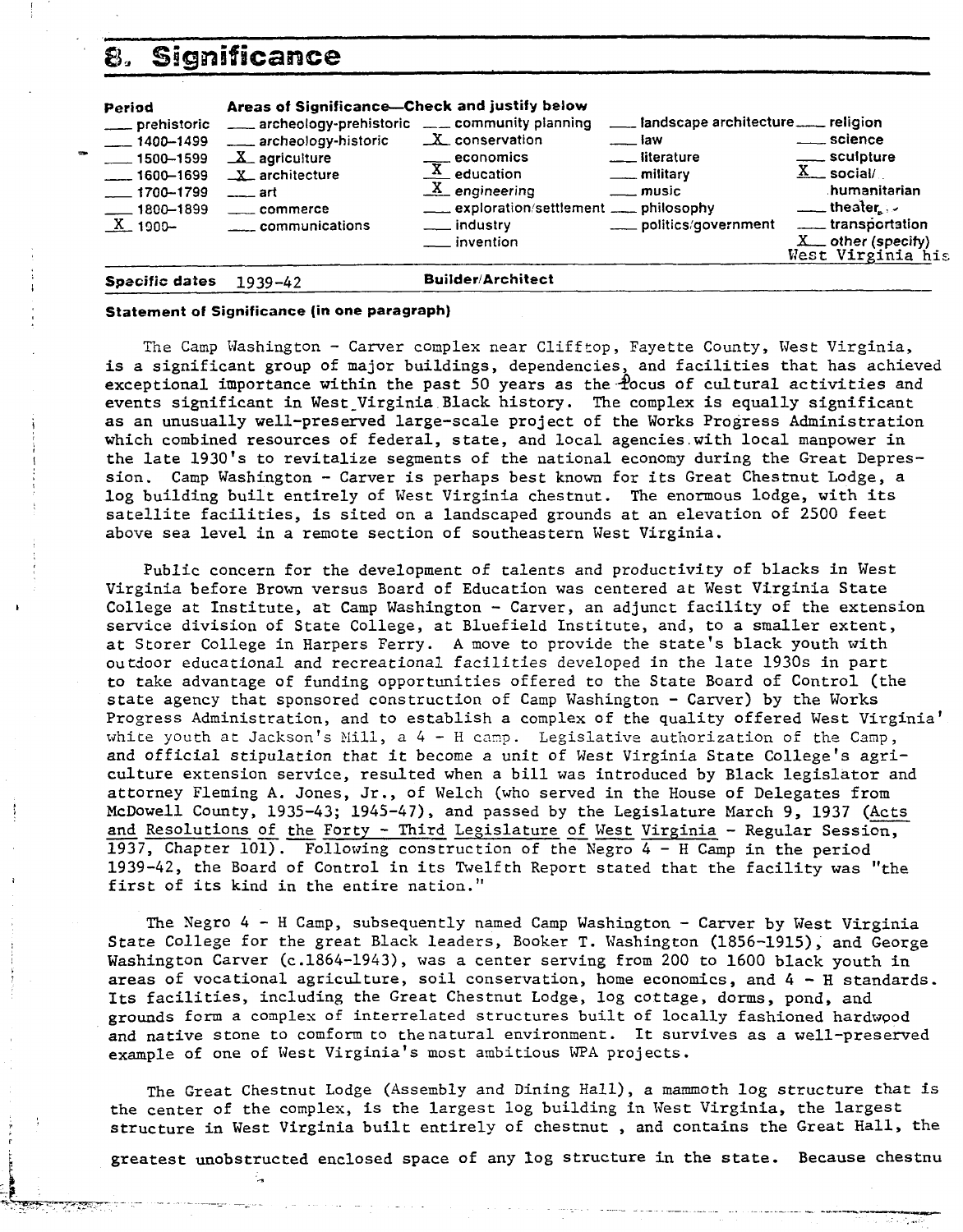UNITED STATES DEPARTMENT OF THE INTERIOR **HERITAGE CONSERVATION AND RECREATION SERVICE** 

### **NATIONAL REGISTER OF HISTORIC PLACES INVENTORY** -- **NOMINATION FORM**

| Washington - Carver Complex |  |  |
|-----------------------------|--|--|
|                             |  |  |

FHR-8-300A  $(11/78)$ 

| ***************<br>$-0.22$ , $-0.26$ , $-0.22$ |                    |      |  |
|------------------------------------------------|--------------------|------|--|
|                                                |                    |      |  |
| <b>CONTINUATION SHEET</b>                      | <b>ITEM NUMBER</b> | PAGE |  |
|                                                |                    |      |  |

FOR HCRS USE ONLY

**RECEIVED** 

**DATE ENTERED** 

stands were destroyed throughout the country by uncontrolled blighting in the 1930's, the materials of the Great Lodge, log cottage, and subsidiary buildings become increasingly valuable as the complex ages.

Camp Washington - Carver was designed by the West Virginia Board of Control as a project of the WPA. Civil engineers J. R. Strock and landscape architect Frank C. Harris played large roles in the actual preparation of designs, plans, and drawings for the facilities. They were assisted in these duties by a number of **WPA** and Board engineers who reviewed the project and schedules. Several names of prominent project professional personnel included: Cosby Cooke, F. **A.** Wyant, F. R. Ehrke, Emory **A.** Hoke, and a Mr. Burgess. The complex was constructed by locally available labor (not "convict" labor as has been alleged).

Dedication of the West Virginia Negro 4 - H Camp occurred on July 26, 1942. The ceremony was attended by a host of state dignitaries and featured a major address by Governor M. Mansfield Neely. Other prominent leaders included John W. Davis, president of West Virginia State College, and D.T. Murray, president of the Negro state board of education. The gathering was serenaded by the bands df Garnet and DuBoise High School.

Continued use of the Camp Washington - Carver complex for educational and entertainment purposes was assured in 1979 when ownership of the immediate complex with its 583-acre tract was passed to the West Virginia Department of Culture and History. The Department is presently adapting the facilities for use as a center to interpret and promote West Virginia culture.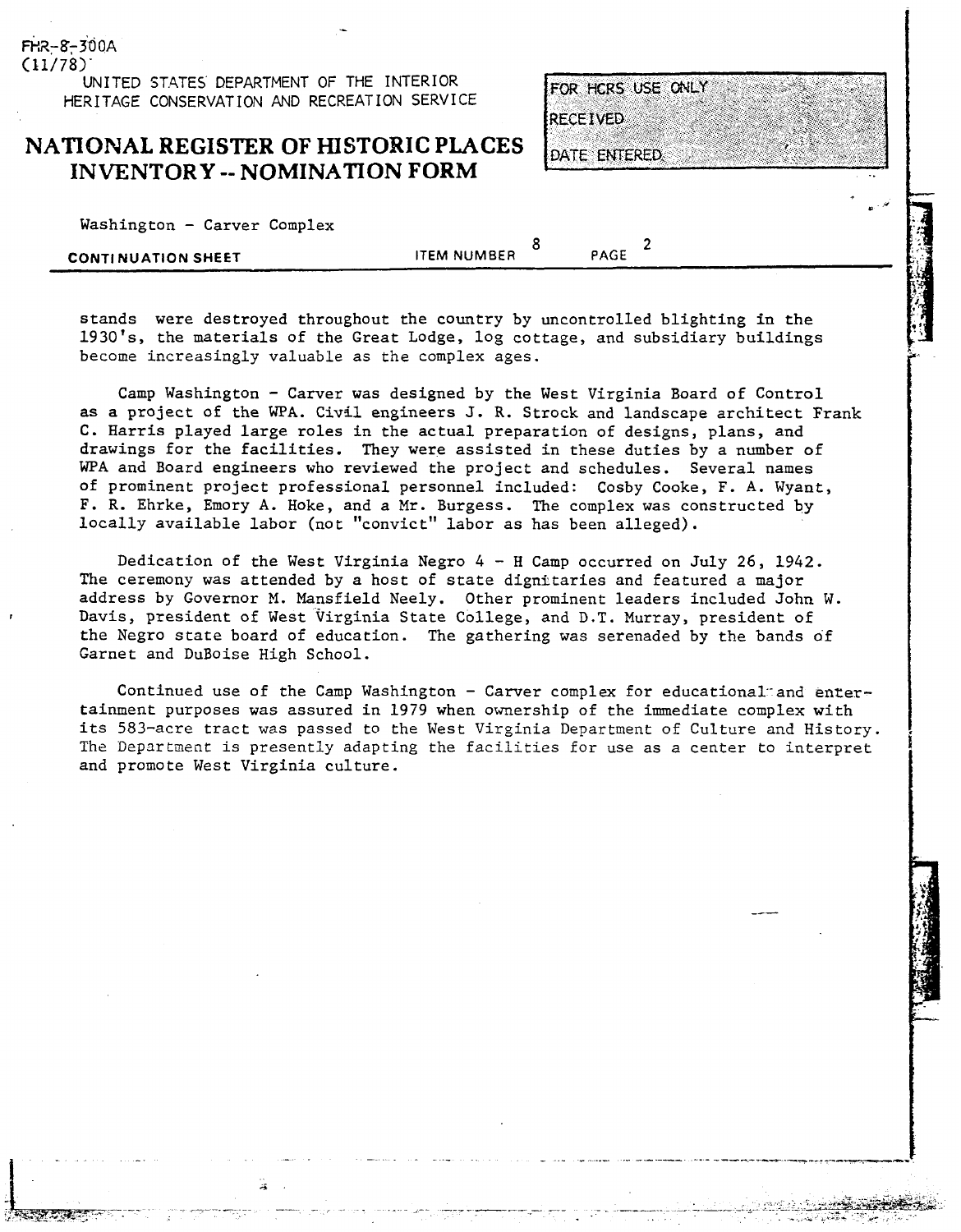## 9. Major Bibliographical References

Acts and Resolutions of the Forty - Third Legislature of West Virignia (Regular Session) Charleston, W. Va. 1937, Chap. 101, pp. 411-13. "Four - H Camp is Dedicated", Charleston Daily Mail, July 27, 1942., p. 9.

"4 - H Camp for Negros Dedicated at Clifftop," Charleston Daily Mail, July 27, 1942, p. 3.

#### **Geographical Data** 10.

30 acres Acreage of nominated property Winona, West Virginia Quadrangle name **UMT References** 

 $1 \quad 7$ Zone

 $CL$   $7$   $\mid$ 

G.

Quadrangle scale 1:24,000

 $-1$ 

7one  $\mathcal{Q}$  $71.61.0$ н

### Verbal boundary description and justification

 $1510124210$ 

Beginning at a point 425' southeast of the Great Lodge in the center of County Route 11/3, (200' southeast of concrete block cottages) proceed east in a straight line 400', thence in a straight line 1200' to the north, thence in a straight line 1000 ft. to the west,

List all states and counties for properties overlapping state or county boundaries

| state                     | code | county | code |
|---------------------------|------|--------|------|
| state                     | code | county | code |
| 11.<br>. Form Prepared By |      |        |      |

#### Rodney S. Collins, Architectural Historian; C.E. Turley, Field Research Assistan name/title Historic Preservation Unit Department of Culture and History date April 29, 1980 organization The Cultural Center street & number Capitol Complex 304/348-0340 telephone

Charleston city or town

state West Virginia 25305

#### **State Historic Preservation Officer Certification** 12.

The evaluated significance of this property within the state is:

national

 $\_$ state **local** 

As the designated State Historic Preservation Officer for the National Historic Preservation Act of 1966 (Public Law 89-665), I hereby nominate this property for inclusion in the National Register and certify that it has been evaluated according to the criteria and procedures set forth by the Heritage Conservation and Recreation Service.

| <b>State Historic Preservation Officer signature</b> |                                     | Clarence Illoran |      |                     |  |
|------------------------------------------------------|-------------------------------------|------------------|------|---------------------|--|
| title                                                | State Historic Preservation Officer |                  | date | $M_{\text{av}}$ 6 1 |  |

1980 May  $6.$ For HCRS use only I hereby certify that this property is included in the National Register date Keeper of the National Register **PARTICO SANC** date **Attest:** ان <del>کام</del>یک Chief of Registration Align call -9333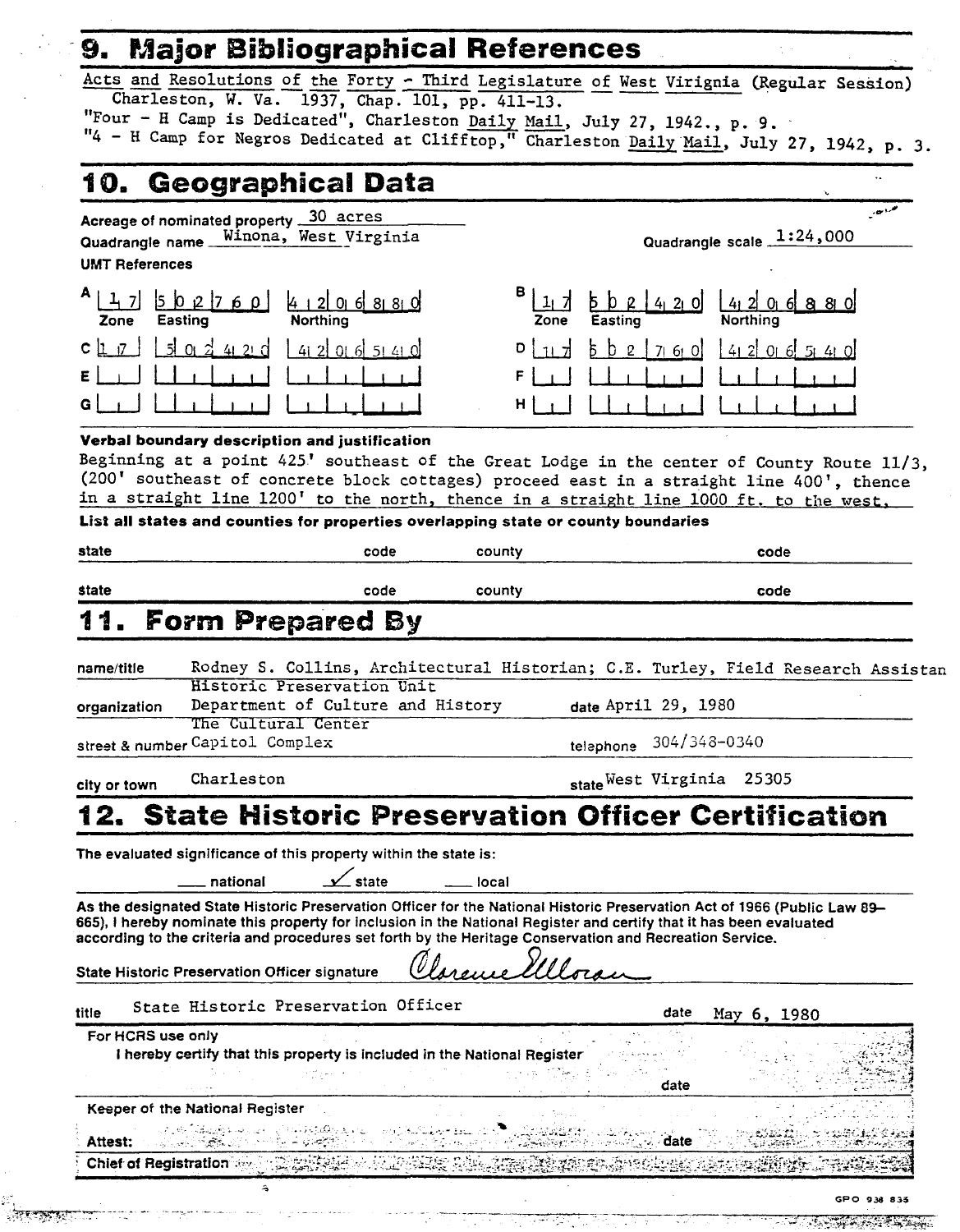**UNITED STATES QEPARTMENT OF THE INTERIOR HERITAGE CONSERVATION AND RECREATION SERVICE** 

### **NATIONAL REGISTER OF HISTORIC PLACES INVENTORY** -- **NOMINATION FORM**

Washington - Carver Complex

**(11/78)** 

 $FHR - 8 - 300A$ 

| <b>CONTINUATION SHEET</b> | <b>ITEM NUMBER</b> | 9 PAGE |  |
|---------------------------|--------------------|--------|--|
|                           |                    |        |  |

Twelfth Report of the West Virginia Board of Control. Charleston, West Virginia **July** 1, 1936 to June 30, 1939, pp. 363; 437-38.

West Virginia Blue Book, 1941, p. 174

WPA, Project No. 665-41-2-153 (Correspondence and Specifications), Record Group #69, Reel No. 1023, National Archives of the U. S. ---<br>-

FOR HCRS USE ONLY

**RECEIVED** 

**DATE ENTERED**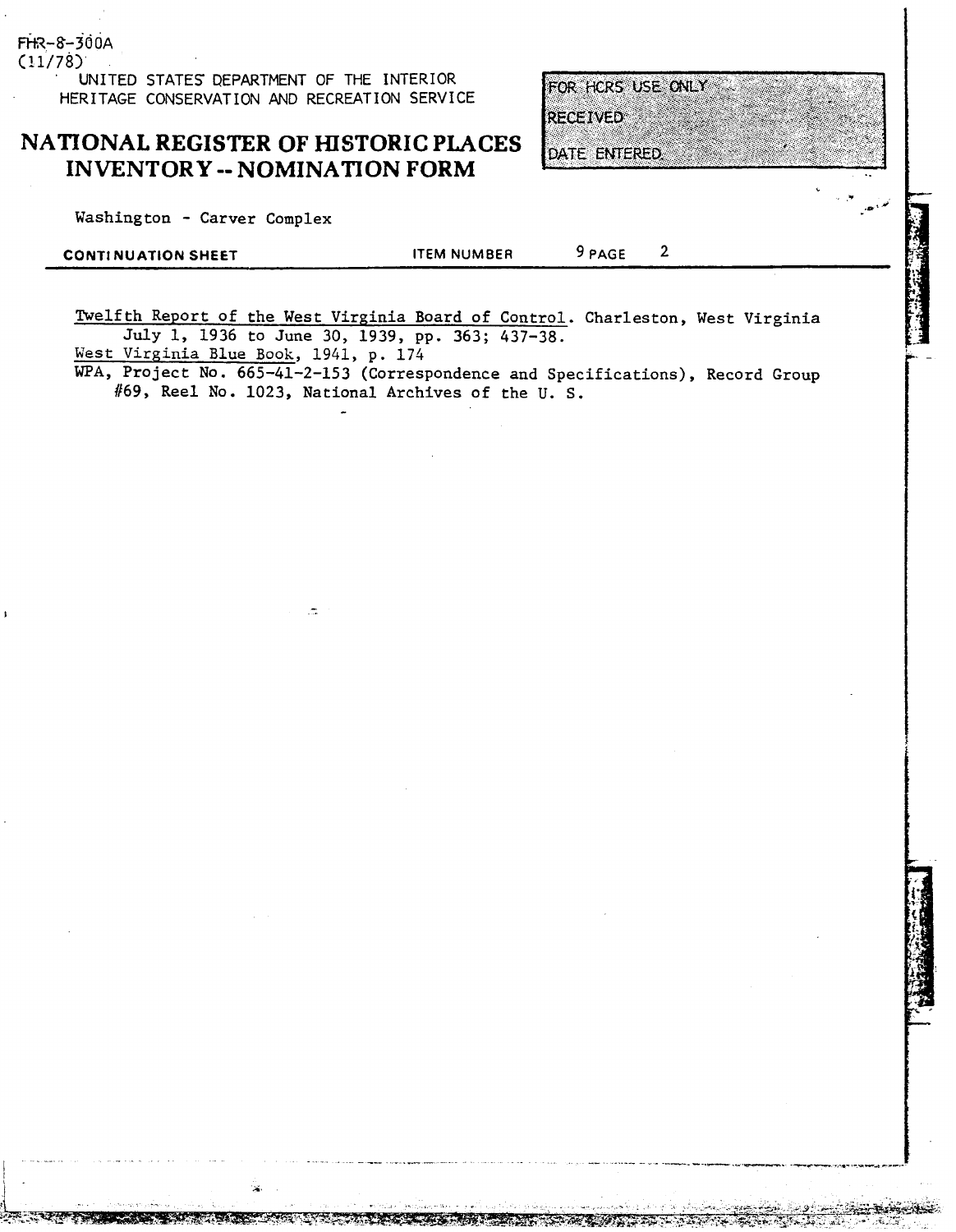$(11/78)$ UNITED STATES DEPARTMENT OF THE INTERIOR HERITAGE CONSERVATION AND RECREATION SERVICE

# NATIONAL REGISTER OF HISTORIC PLACES INVENTORY -- NOMINATION FORM<br>Washington - Carver Complex

FHR-8-300A

**CONTINUATION SHEET ITEM NUMBER 10 PAGE 2** 

FOR HCRS USE ONLY

**RECEIVED** 

DATE ENTERED.

thence in a straight line 1200' to the south, thence in a straight line 600' to the east, to form a rectangle 1000' x 1200'.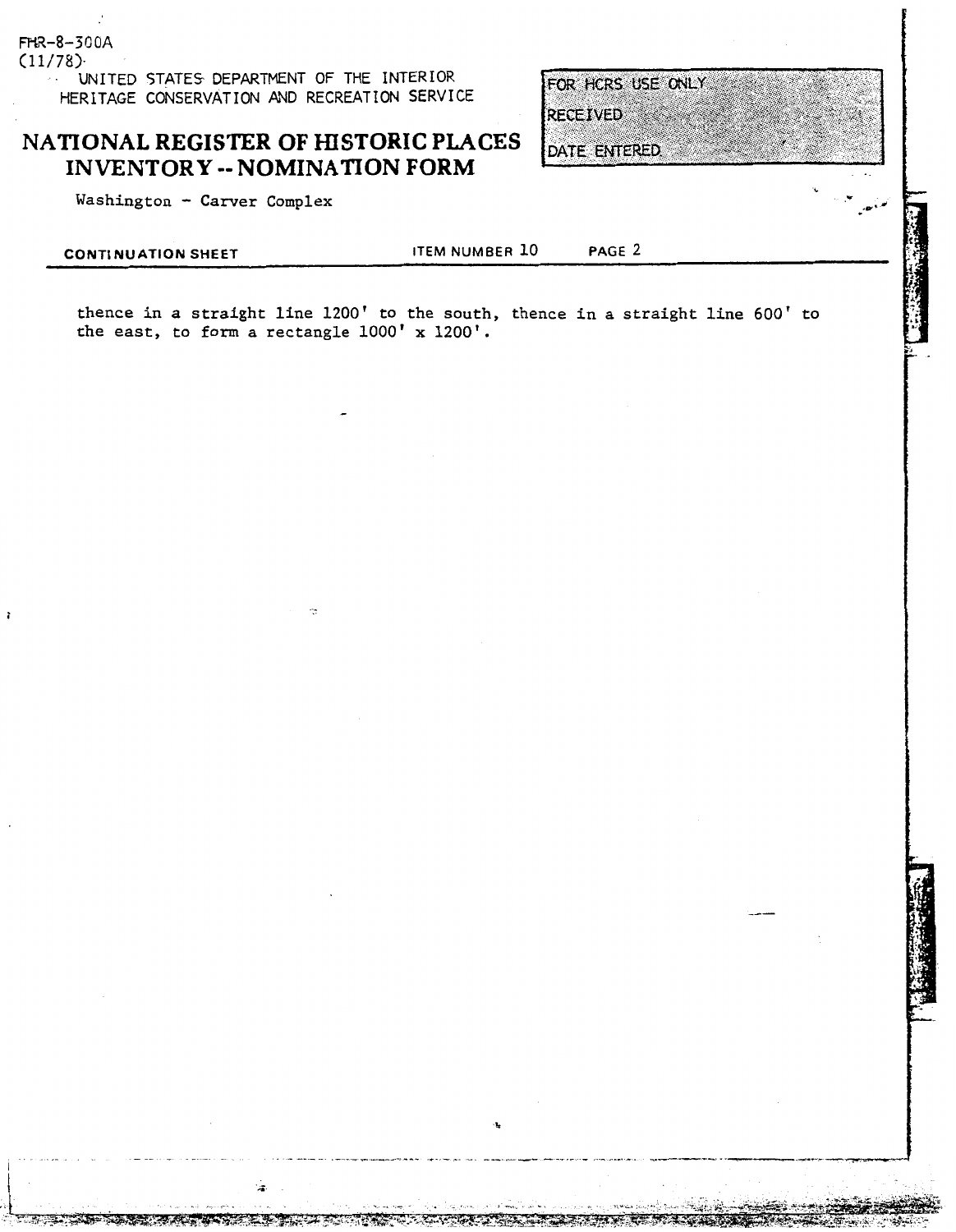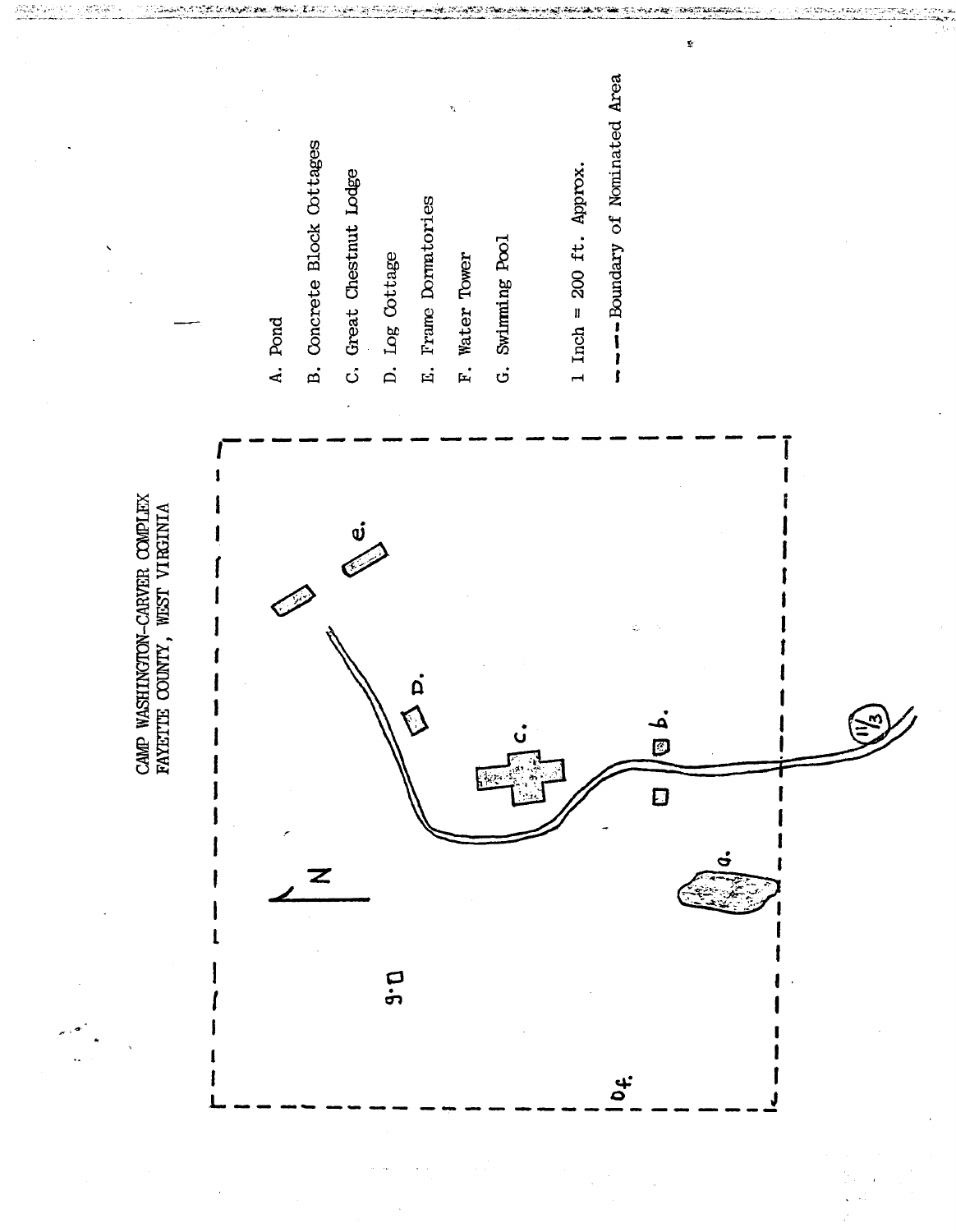